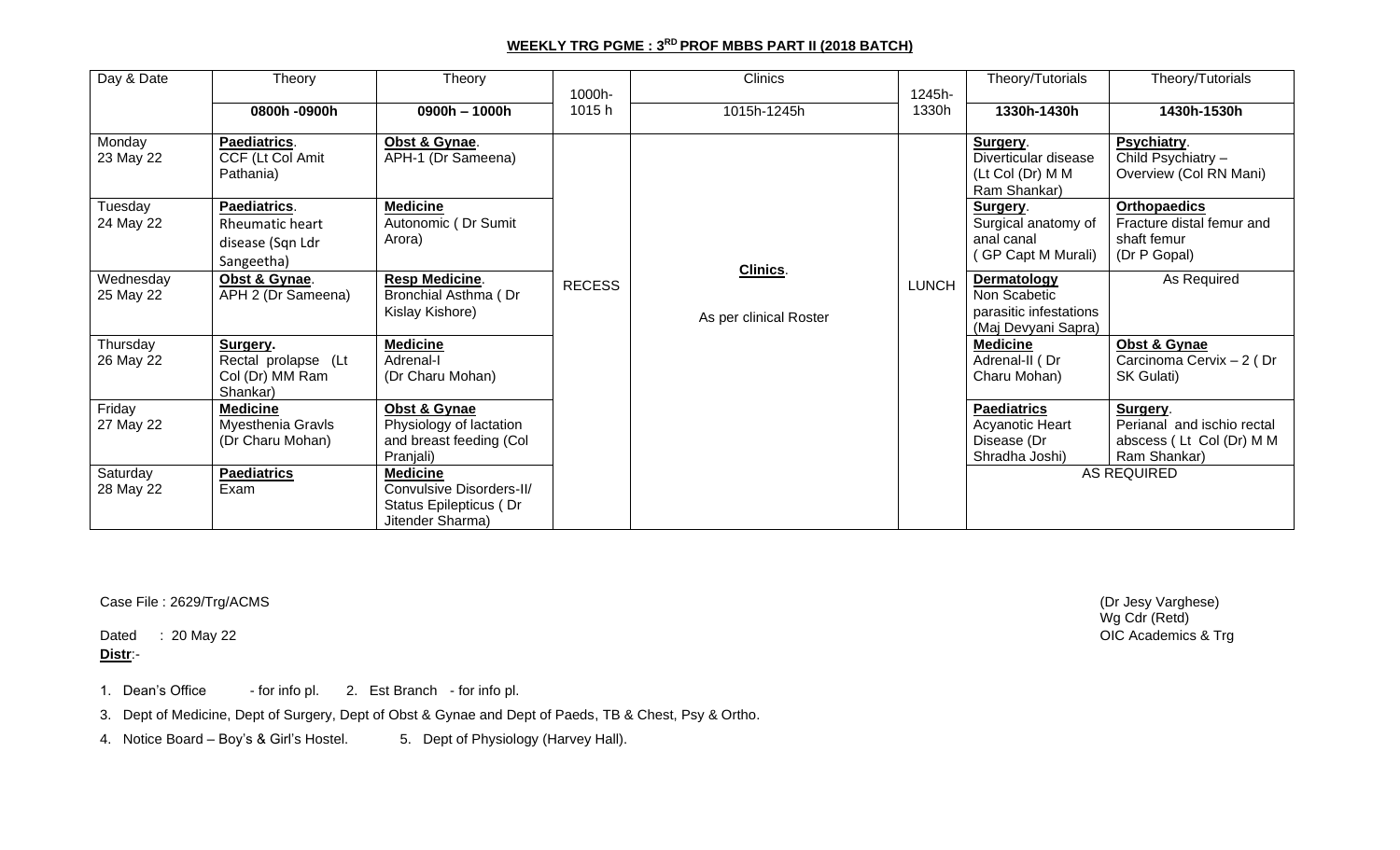## **WEEKLY TRG PROGRAMME : MBBS - 3 rd PROF PART I (2019 BATCH)**

| Date & Day             | <b>Time</b>                                                                                                                                                      |                                                                                                                                                                                                     |                                                                                                                                     |                  |                                                                                                                  |                                                                                                |
|------------------------|------------------------------------------------------------------------------------------------------------------------------------------------------------------|-----------------------------------------------------------------------------------------------------------------------------------------------------------------------------------------------------|-------------------------------------------------------------------------------------------------------------------------------------|------------------|------------------------------------------------------------------------------------------------------------------|------------------------------------------------------------------------------------------------|
|                        | 0800h -0900h                                                                                                                                                     | 0900h - 1000h                                                                                                                                                                                       | $1000h - 1300h$                                                                                                                     | 1300h -<br>1330h | 1330h - 1430h                                                                                                    | 1430h-1530h                                                                                    |
| Monday<br>23 May 22    | Obst & Gynae.<br>Physiology of lactation and<br>breast feeding (Dr Priyanka)                                                                                     | Ophthal.<br>(OP 6.1) Describe clinical signs of<br>intraocular inflammation and<br>enumerate the features that<br>distinguish granulomatous from<br>non-granulomatous inflammation<br>(Dr Jyotsana) | Clinics.<br>As per clinical Roster                                                                                                  |                  | <b>Community Medicine.</b><br>Introduction - Health Care<br><b>Delivery System</b><br>(Dr. Priya Arora)          | Medicine.<br>ECGs-II (Dr Charu Mohan)                                                          |
| Tuesday<br>24 May 22   | Surgery.<br>Congenital diaphragmatic hernia<br>(Dr Rohit Bansal)                                                                                                 | ENT.<br>Management of COM (Dr Ashwani<br>Sethi)                                                                                                                                                     | -do-                                                                                                                                |                  | FMT.<br>Asphyxia<br>(Dr SK Sharma)                                                                               | FMT.<br>Medical Legal Aspect of Injury<br>(Dr JP Singh)                                        |
| Wednesday<br>25 May 22 | Paediatrics<br>Immunization (Dr Shradha Joshi)                                                                                                                   | Medicine.<br>Approach To Oliguria, Polyuria,<br>Hematuria (Dr Gaurav Datta)                                                                                                                         | -do-                                                                                                                                |                  | Psychiatry.<br>(PS3.12) Distinguish between<br>psychotic vs non psychotic (L)<br>(Lt Col VV Singh)               | Anaesthesia<br>Airway management including<br>newer airway devices (Dr<br>Himanshu)            |
| Thursday<br>26 May 22  | Ophthalmology.<br>(OP 6.2) Identify and distinguish<br>acute iridocyclitis from chronic<br>iridocyclitis<br>(Dr Sonam Karan)                                     | ENT.<br>Serous Otitis Media<br>(Dr Ashwani Sethi)                                                                                                                                                   | -do-                                                                                                                                |                  | Surgery.<br>Undescended / Ectopic Testis<br>(Lt Col Gagandeep Singh)                                             | Radiodiagnosis & Radiotherapy.<br>Pleural effusion and pleural<br>diseases (Lt Col Amul Gupta) |
| Friday<br>27 May 22    | Obst & Gynae:<br>Describe the management of<br>twin pregnancy (Dr Namrita)                                                                                       | <b>Community Medicine:</b><br><b>National Health Mission IPHS</b><br>(Dr. Priya Arora)                                                                                                              | -do-                                                                                                                                |                  | <b>Community Medicine:</b><br>IPHS for Sub centre & PHC<br>(1-50 - Dr. Samar Hossain &<br>51-100 Dr, Nidhi Budh) | Ortho.<br>Shoulder dislocation<br>(Dr P Gopal)                                                 |
| Saturday<br>28 May 22  | Ophthalmology.<br>(OP6.3) Enumerate systemic<br>conditions that can present as<br>iridocyclitis and describe their<br>ocular manifestations.<br>(Dr Sonam Karan) | Dermatology.<br>Leprosy introduction and<br>etiopathogenesis (Lt Col G K<br>Singh)                                                                                                                  | <b>FMT</b><br>Mortuary visit for Autopsy<br>Demonstration<br>Roll No. 26 - 50)<br>(Batch - B)<br>(Dr JP Singh & Dr Pooja<br>Gajmer) |                  | <b>Community Medicine</b><br>AETCOM/SPORTS/ECA/FA<br>(Mr Vishal Sharma)                                          |                                                                                                |

Case File : 2629/Trg/ACMS (Dr Jesy Varghese)

**Distr** :-

1. Dean's Office - for info pl. 2. Est Branch - for info pl.

3. Department's of FMT, Community Medicine, Psychiatry, Paed, Medicine, Surgery and Obst & Gynae, Opthal, ENT, Anaesthesia, Radiodiagnosis & Radio Therapy, Ortho, Dermatology and Biochemistry.

4. Boy's Hostel Notice Board & Girl's Hostel Notice Board.

Wg Cdr (Retd) Dated 20 May 2022 **OIC Academics & Trg**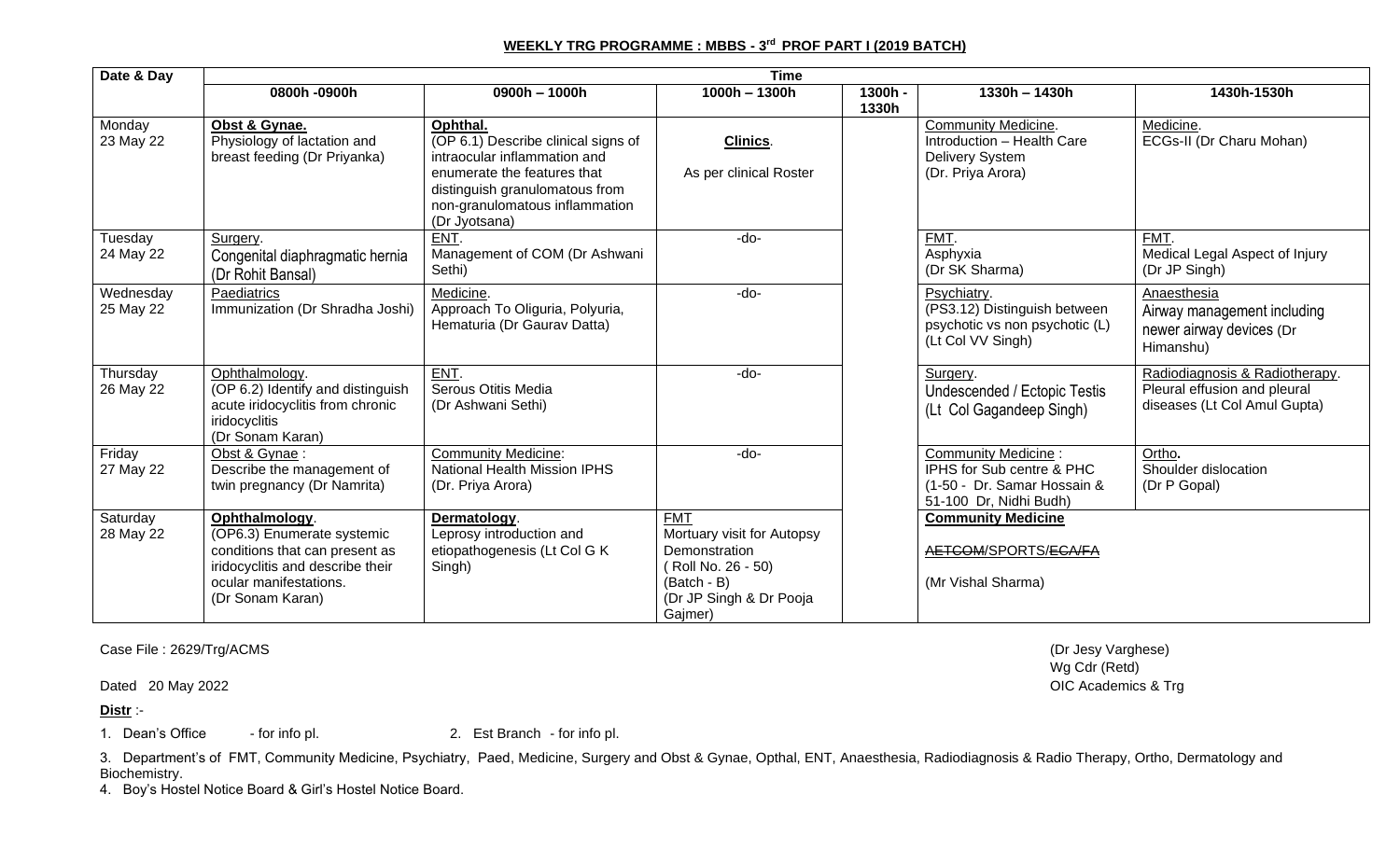## **WEEKLY TRG PROGRAMME : MBBS - 1 ST PROF (2021 BATCH)**

| Day & Date             | Time                                                                                                                                                                                                                                                                |                                                                                                                                                                                                   |                                                                                           |                                                                                                                                                                                                    |                                                                 |  |  |
|------------------------|---------------------------------------------------------------------------------------------------------------------------------------------------------------------------------------------------------------------------------------------------------------------|---------------------------------------------------------------------------------------------------------------------------------------------------------------------------------------------------|-------------------------------------------------------------------------------------------|----------------------------------------------------------------------------------------------------------------------------------------------------------------------------------------------------|-----------------------------------------------------------------|--|--|
|                        | 0800h-0945h                                                                                                                                                                                                                                                         | 1000h - 1100h                                                                                                                                                                                     | 1100h-1200h                                                                               | 1200h-1300h                                                                                                                                                                                        | 1445h-1530h<br>1400h-1445h                                      |  |  |
| Monday<br>23 May 22    | Anatomy<br>Demo: Embryo models-Placenta (AN52.2)<br>Batch A<br>(Ms Ruchi Dhuria, Dr Nandini Sharma)<br>Physiology<br>$DLC$ $-III$ $- B1$<br>Clinical examination of motor system-I,<br>Reflexes, tone and Coordination- A1 PY<br>10.11- B2 (All Faculty)            | Biochemistry<br>BI 2.1 Explain fundamental<br>concepts of enzyme,<br>isoenzyme, alloenzyme,<br>coenzyme & co-factors.<br>Enumerate the main classes of<br>IUBMB nomenclature (Dr<br>Shinky Mehta) | Physiology<br>Sensory cortex, thalamus<br>(Dr Ritu Sharma)                                | Anatomy<br>Lec: Peritonium - II (AN47.1-<br>47.5)<br>(Dr Samita Rani)                                                                                                                              | DH<br>Peritonium (AN47.1-47.5)<br>(All Faculty)                 |  |  |
| Tuesday<br>24 May 22   | Biochemistry<br>Revision-Abnormal constituents of urine<br>(Batch B) (Dr Richa Dixit/<br>All Faculty)<br>Physiology<br>$DLC$ -III - A1<br>Clinical examination of motor system-I,<br>Reflexes, tone and Coordination- A1 PY<br>$10.1 - A2$<br>(All faculty)         | Anatomv<br>Lec: Stomach I (AN47.5,47.6)<br>(Dr Deepshikha Singh)                                                                                                                                  | Physiology<br>Sensory system Revision<br>(Dr Ritu Sharma)                                 | Biochemistry<br>BI 2.1 Explain fundamental<br>concepts of enzyme,<br>isoenzyme, alloenzyme,<br>coenzyme & co-factors.<br>Enumerate the main classes<br>of IUBMB nomenclature. (Dr<br>Shinky Mehta) | Anatomy<br>DH: Stomach (AN47.5,47.6)<br>(All Faculty)           |  |  |
| Wednesday<br>25 May 22 | Biochemistry<br>Revision-Abnormal constituents of urine<br>(Batch A) (Dr Richa Dixit/All Faculty)<br>Anatomy<br>Demo: Histo: Blood vessels (AN69.1-69.3)<br>Batch B<br>(Ms Ruchi Dhuria, Dr Nandini Sharma)                                                         | Physiology<br>Transport across cell membrane,<br><b>RMP</b><br>(Dr Rajshree R Gupta)                                                                                                              | Physiology<br>Body fluid compartments,<br>action potential (SDL)<br>(Dr Rajshree R Gupta) | Anatomy<br>Lec: Stomach II<br>(AN47.5, 47.6)<br>(Dr Deepshikha Singh)                                                                                                                              | Physiology<br>Spots (Mrs Shahina Khan)<br>Location. Auditorium. |  |  |
| Thursday<br>26 May 22  | Anatomy<br>Demo: Histo: Blood vessels (AN69.1-69.3)<br>Batch A (Ms Ruchi Dhuria, Dr Nandini<br>Sharma)<br>Physiology<br>$DLC$ -III - B <sub>2</sub><br>Clinical examination of motor system-I,<br>Reflexes, tone and Coordination- A1 PY<br>10.11- B1 (All Faculty) | Physiology<br>Erythropoiesis, RBC, WBC<br>(SDL) (Mrs Shahina Khan)                                                                                                                                | Physiology<br>Erythropoiesis, RBC, WBC<br>(SDL) (Mrs Shahina Khan)                        | Anatomy<br>Lec: Histo-Testes,<br>Epididymis (AN52.2)<br>(Dr Suraj Prakash)                                                                                                                         | $\overline{D}$<br>DH: Stomach (AN47.5,47.6)<br>(All Faculty)    |  |  |